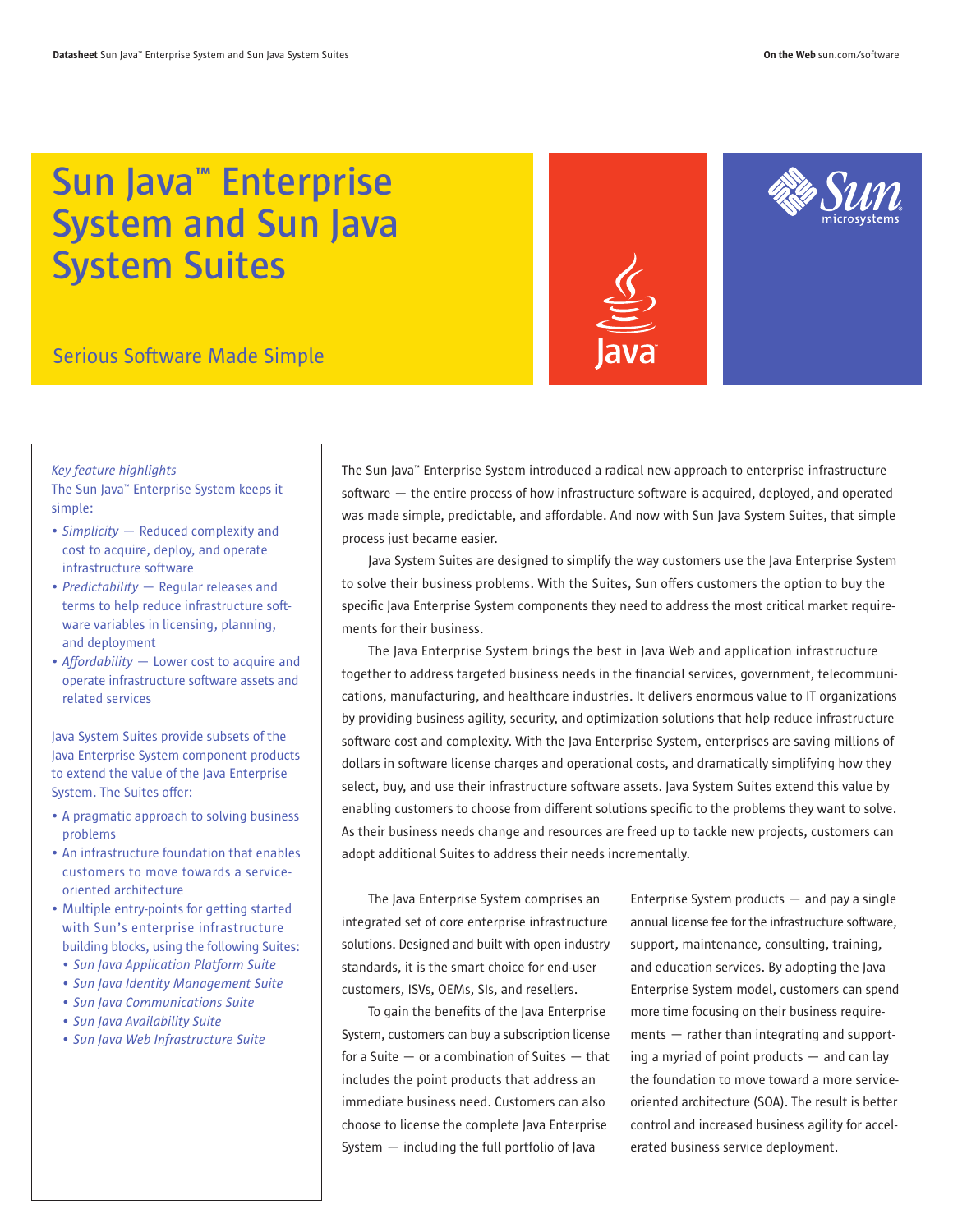**The Java Enterprise System offers a single, comprehensive software system with all of the critical enterprise infrastructure elements you need, packaged with end-to-end support, maintenance, consulting, training, and education — all delivered at regular, predictable intervals.**

# **Java System Suites — Targeted at Solving Business Problems**

Java System Suites introduce greater flexibility for how customers can leverage the benefits of the Java Enterprise System. The Suites are designed to address customers' top-of-mind concerns, and provide a foundation to make their business:

- *Agile* Responsive to market demands and competitive pressures
- *Secure and Regulatory Compliant* Confident that with secure access and ID control, IT processes comply with everchanging rules and regulations
- *Optimized* Able to expedite consolidation, rationalization, and integration across all services through an open, integrated, and standards-based IT infrastructure

#### **Business-Centric Suites**

Java System Suites group together functionally similar Java Enterprise System product components so that customers can start implementing the Java Enterprise System. As their business requires new infrastructure services, customers can combine Suites to fit their growing business needs.

The integrated Suites offer a new way to deliver specific groupings of Java Enterprise System product components to customers. They will provide better integration, greater predictability, increased flexibility, more reusable business processes, and higher security beyond the individual core components, and enable a phased-in approach to the overall Java Enterprise System over time.



Figure 1. Infrastructure DNA for Business Applications

The following Suites are available:

- *Sun Java Application Platform Suite*
- *Sun Java Identity Management Suite*
- *Sun Java Communications Suite*
- *Sun Java Availability Suite*
- *Sun Java Web Infrastructure Suite*

# *Integrated Application Platform*

The **Sun Java Application Platform Suite** is a comprehensive, flexible, secure, and reliable platform designed to accelerate time to service of new applications and streamline integration of legacy applications through a robust portal platform.

Bringing together the market-leading Application, Web, and Portal services of the Java Enterprise System with a comprehensive set of developer tools, the Application Platform Suite is a pragmatic first step in implementing a service-oriented architecture (SOA). The Suite combines and maximizes the benefits of the standard Java 2 Platform, Enterprise Edition (J2EE™) architecture, fostering application reuse with the highly scalable and secure Java System Web Server. The Application Platform Suite enables fast and accurate development and delivery — an essential competency to virtually all companies today  $-$  through a complete set of Java developer tools (included with each Java System Suite) that support the latest standards, dynamic developer collaboration, and SOA methodologies.

Secure universal access is critical to ensuring high usage rates of new applications and services. The Application Platform Suite enables access from outside the company firewall securely from virtually any Web browser and supports access from over 4000 mobile devices. In addition to delivery to remote and mobile users, applications and services can be readily delivered based on users' roles and privileges. The Java System Portal Server provides a robust delivery platform that includes powerful personalization, aggregation, integration, and search capabilities.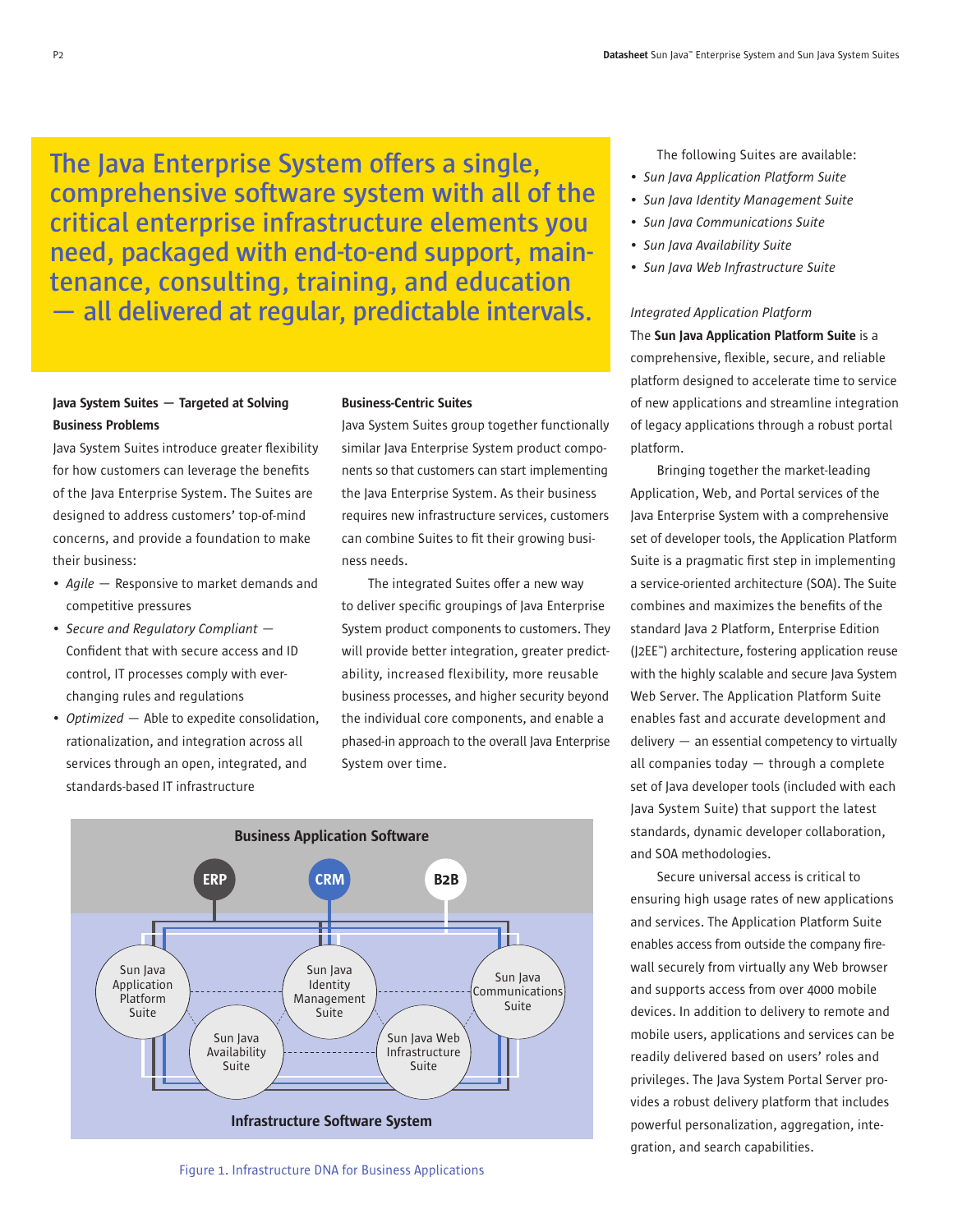The Application Platform Suite excels against the competition by providing unmatched value in the most comprehensive platform for IT organizations worldwide, and includes the following world-class infrastructure products:

- *Java System Application Server Enterprise Edition*
- *Java System Web Server*
- *Java System Portal Server*
- *Java System Portal Server Secure Remote Access*
- *Java System Portal Server Mobile Access*
- *Java Studio Enterprise*
- *Java Studio Creator*

#### *End-to-End Identity Management*

The **Sun Java Identity Management Suite** offers the most comprehensive, innovative suite of identity management solutions designed to secure, streamline, and simplify the process of managing user identities across globally dispersed communities, computing infrastructures, and application environments. The full suite of solutions eliminates costly manual creation, maintenance, and deletion of identity data, enabling organizations to increase accessibility while maintaining tight security. To help ensure compliance with regulatory requirements, Sun's identity management offerings provide centralized control, complete visibility into access privileges, and consistent enforcement of identity management policies across the enterprise.

Sun's Identity Management Suite provides the core functions and services required by enterprises to use, share, and manage identity information, and includes :

- *Java System Identity Manager:* The industry's first product to converge user provisioning and meta-directory capabilities for efficiently and securely managing identity profiles and permissions throughout the entire identity lifecycle.
- *Java System Access Manager:* The industry's first commercially available access management solution — providing open, standards-

based access control, single sign-on, and federation services — to comply with the Liberty Phase 2 and SAML 1.1 specifications.

• *Java System Directory Server Enterprise Edition:* The industry's first directory services solution to deliver enterprise-level services, including built-in failover, load balancing, and security and integration with Microsoft Active Directory. It provides a secure, highly available, scalable, and easy-to-manage directory infrastructure that effectively manages identities in growing and dynamic environments.

# *Secure, Feature-Rich Communications*

The **Sun Java Communications Suite** enables secure, reliable delivery of a rich set of communication and collaboration services — messaging, real-time collaboration, calendaring, and scheduling  $-$  at less than half the cost of alternative solutions.

Today's enterprises can improve employee productivity, customer satisfaction, and partner relationships by expanding communication and collaboration services to broader user constituencies and, at the same time, lower the cost of providing those services. Service providers looking to attract new customers — including enterprises — and retain existing customers with expanded and differentiated services can lower their bottom line with the Communications Suite.

High performance and scalability enable efficient communications. Reliability and availability help ensure continuous service. And multiple device support and secure remote access enable anytime, anywhere access. In addition to the broad communication and collaboration feature set, the Communications Suite delivers extensive security features such as user authentication, message and session encryption, and appropriate content filtering to help prevent spam and viruses. Identitybased access policy, user management, and end-user privacy controls also help ensure the integrity of communication services and facilitate compliance with industry regulations.

Support for open Internet standards, welldocumented programming interfaces, and a modular architecture help protect communications infrastructure investments — making it easier for Java Enterprise System customers to meet the changing needs of their dynamic business environments. Components of the Suite also provide building blocks for enhanced communications and presence-enabled applications. With the Communications Suite, enterprises and service providers can build the secure, reliable communication and collaboration services required to meet their business needs.

The Communications Suite includes the following industry-leading and award-winning products:

- *Java System Messaging Server*
- *Java System Instant Messaging*
- *Java System Calendar Server*
- *Java System Connector for Microsoft Outlook*
- *Java System Synchronization Tool*
- *Java Studio Enterprise*
- *Java Studio Creator*

#### *Mission-Critical Availability*

The **Sun Java Availability Suite** offers a foundation for delivering higher levels of availability at lower costs. Leveraging the predictable Java Enterprise System subscription and regular release model, near-continuous application availability can be achieved with tighter integration and reduced risk. High-availability (HA) applications deployed on the Availability Suite leverage the robust framework that is tested and designed to work with other components of the Java Enterprise System. This Suite enables easier management of the overall HA environment.

Sun's Availability Suite is an integrated solution that offers:

- Service-level management of mission-critical applications
- Industry-leading data and application high availability
- Powerful and easy-to-use manageability capabilities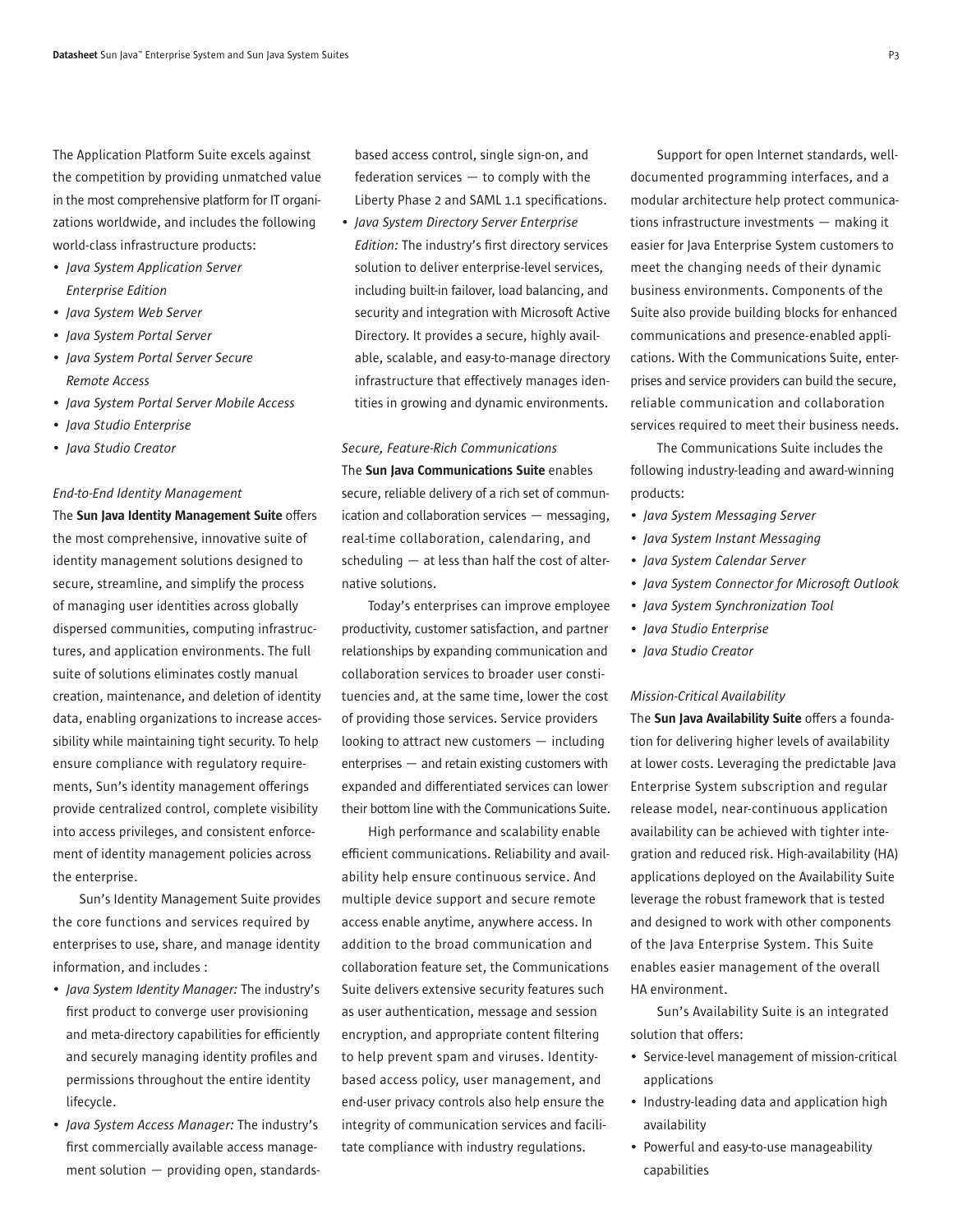The Availability Suite enables customers to harness the industrial-strength high availability of Sun Cluster software with the agility, security, and integration benefits of Java System Suites. The Availability Suite includes:

- *Sun Cluster*
- *Sun Cluster Agents*
- *Java Studio Enterprise*
- *Java Studio Creator*

# *Secure, Reliable Web Services*

The **Sun Java Web Infrastructure Suite** provides an affordable, quick-start approach to Web services, with the simplicity, ease of use, and out-of-the-box integration of a more fully featured platform. Designed as a secure, reliable platform for enterprise workgroup and departmental applications, the Web Infrastructure Suite also addresses midmarket solutions.

Web services created with the Web Infrastructure Suite help organizations align their IT architecture with real-time business requirements, giving them the flexibility to add new services in response to market dynamics and competitive offerings. In addition, by exposing common business functions as services, tremendous gains in productivity and efficiency can be achieved through service reuse and centralization. With Sun's industry-leading security and performance, developers and system administrators can be confident that their Web services will be always available and protected from intruders.

The Web Infrastructure Suite includes all the products and tools customers need to securely and reliably develop and deploy Web services. The Suite is available for subscription or with perpetual license pricing, and includes Sun's best-of-breed Web services platform products:

- *Java System Application Server Standard Edition*
- *Java System Web Server*
- *Java System Web Proxy Server*
- *Java System Directory Server (limited license)*
- *Java System Access Manager (limited license)*
- *Java Studio Enterprise*
- *Java Studio Creator*

# **Java Enterprise System**

The Java Enterprise System introduced three radical and industry-changing elements with its first edition in January 2004:

- 1. A new Software System of open, industryleading enterprise infrastructure solutions — integrated as one entity
- 2. A new Systematic Approach to designing, deploying, and operating the Software System
- 3. A new Business Model that provides a single price and a single license for the Software System, maintenance, support, consulting, training, and education services

These elements are core to the Java Enterprise System strategy and design.

# **A Core Set of Integrated, Enterprise Infrastructure Services**

Enterprise infrastructure services are the capabilities that sit between the traditional operating system – such as the Solaris™ OS or Linux OS — and the business applications. Enterprise infrastructure services are engineered and deployed to meet the business requirements for a scalable, interoperable, available, and secure IT infrastructure.

# **Common Features and Standards**

The Java Enterprise System and Java System Suites (as subsets of the Java Enterprise System) deliver a Software System of shared components, common technologies, a consistent architecture, and consistent user experience. Following are just a few of the key highlights of the Software System:

- A unified infrastructure, providing data consistency, secure user identity, and easy addition of new identity-enabled applications
- Single sign-on for all services, delivering a superior user experience and dramatically reducing help desk costs
- Common installation, simplifying and improving deployment times and maintenance
- Consistent support for high-availability deployment of system components
- Interoperability features for ease of operation in established environments, including identity management and portal support for Sun, IBM, and BEA application servers; plug-and-play support for standards-based portlets; and support for Outlook and Evolution messaging and calendar clients for maximum efficiency without the cost
- Solaris 10 support for leading security, management, and performance
- Broader availability on high-performance AMD Opteron processor-based systems
- Integrated Java System Application Server Enterprise Edition (J2EE 1.4) for improved integration
- Java 2 Platform, Standard Edition (J2SE™ platform) 5.0 support for added Java scalability and performance

# **Consistent User Experience**

#### *Alignment of User Experiences*

The Java Enterprise System provides a systemwide, uniform user experience for continuity across all aspects of a user's interaction. Whether for business, consumers, or administrators, user interfaces adhere to a core set of standards to provide a seamless user experience.

Common aspects of the user experience include:

- A core set of documents across the Software System for all component products
- Graphical user interface, help content, and key documents — all translated into eight different languages
- Support for accessibility requirements across the entire Software System
- Adherence to usability stylesheets and guidelines across all user interfaces, including command line interfaces, help display, graphical user interfaces, and others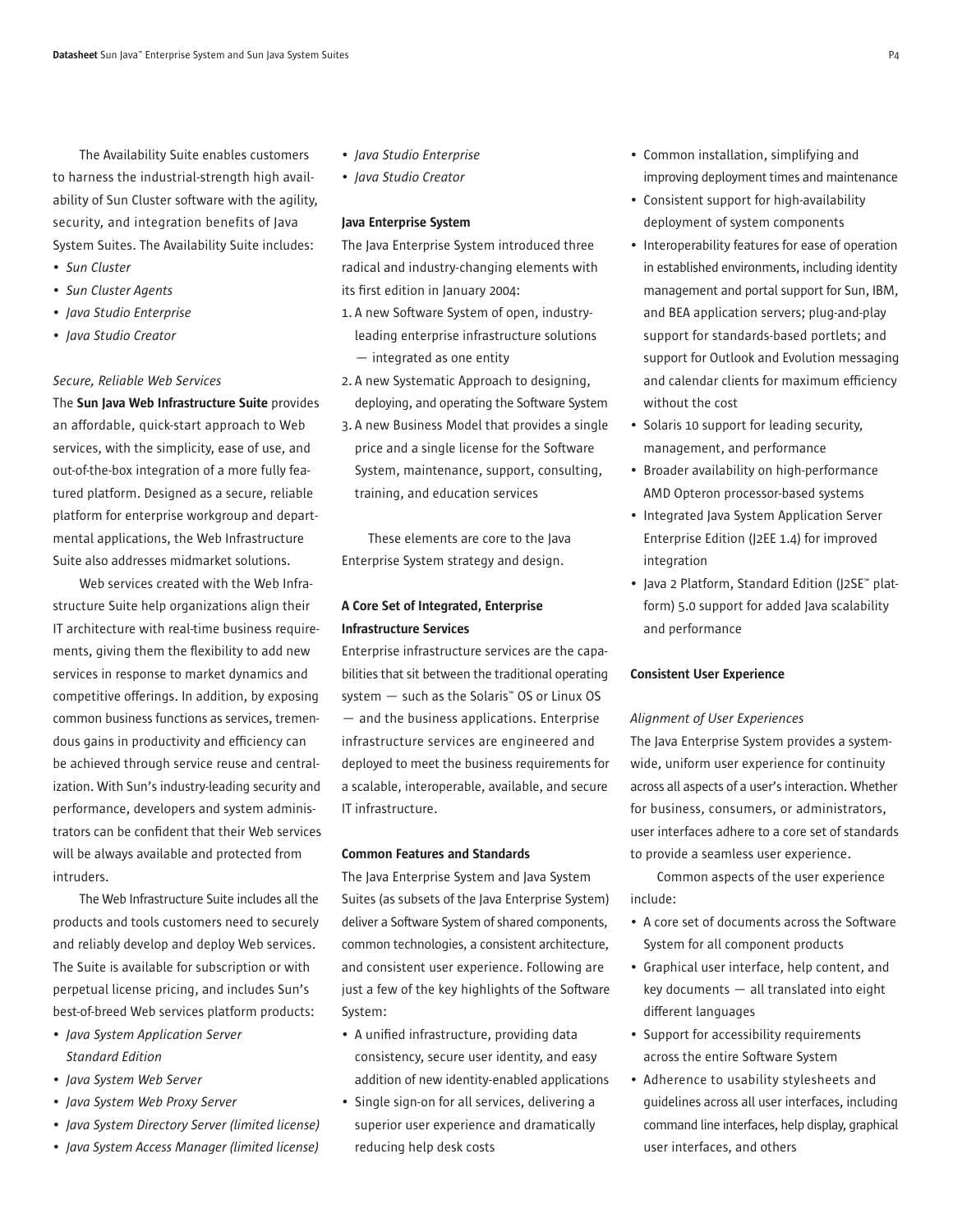# *Reference Architectures*

The Java Enterprise System is tested against common customer usage patterns and deployment practices, and is set up in environments that simulate actual deployments. Software System testing uses real deployment patterns that provide a virtual turnkey setup for deployments.

Some of the information available to set up and optimize a Java Enterprise System deployment includes:

- Tuning and sizing information
- Deployment best practice guides
- Architecture recommendations for varying customer needs
- Performance benchmarks for varying sized deployments
- Reference architectures

# **Support and Consulting Services Included**

Sun's consulting, proactive support, and in-depth education services help customers architect, implement, and manage their Java Enterprise System environment. Sun Services offers comprehensive architecture, implementation, and management services and methodologies that enable customers to take full advantage of the Java Enterprise System. Sun Services provides customers with technical mance benchmarks for varying<br>yments<br>ence architectures<br>and **Consulting Services Includ**<br>onsulting, proactive support, a<br>reducation services help cust<br>t, implement, and manage the<br>se System environment. Sun Se<br>omprehensive

support, software maintenance, installation services, custom consulting, and comprehensive education to ensure smooth transition and integration of the Java Enterprise System into their enterprise.

Enterprise customers receive varying levels of services as part of their Java Enterprise System purchase. The number of employees licensed for the Java Enterprise System dictates the level of service included.

# *Sun Software Support Services*

At a minimum, the Java Enterprise System license includes ongoing technical support and complete software maintenance with full access to updates and upgrades. These services are part of the Sun Software Standard Support Services offering. Also, for an additional per-employee fee, customers can upgrade to Sun Software Premium Support Services, which adds 24x7 online and telephone technical support plus live call transfer for urgent cases.

#### *Sun Services Education Credits*

Sun offers a comprehensive portfolio of learning products designed to reduce complexity and optimize IT investments by helping to ensure that staff are properly skilled and certified in the use, implementation, and management of

| 100-999 Employees<br><b>Basic Service:</b><br>· Software Maintenance<br>• Software Technical Support | 1K-4999 Employees<br><b>Basic Service plus:</b><br>• 10 Sun Service Training Credits<br>• Two-Day Architecture Workshop<br>• One-Week Installation Service |
|------------------------------------------------------------------------------------------------------|------------------------------------------------------------------------------------------------------------------------------------------------------------|
| 5K-19,999 Employees                                                                                  | 20,000+ Employees                                                                                                                                          |
| Basic Service plus:                                                                                  | <b>Basic Service plus:</b>                                                                                                                                 |
| • 20 Sun Service Training Credits                                                                    | • 50 Sun Service Training Credits                                                                                                                          |
| • Two-Day Architecture Workshop                                                                      | • Two-Day Architecture Workshop                                                                                                                            |
| • One-Week Installation Service                                                                      | • One-Week Installation Service                                                                                                                            |
| • 100-400 Custom Consulting Hours*                                                                   | • 400+ Custom Consulting Hours*                                                                                                                            |

Enterprise System purchase. This flexible, oneyear training account lets customers choose the training portfolio that best meets their needs.

the Java Enterprise System. Most customers will receive between 10 and 50 general education account training credits with their Java

# *Two-Day Architecture Workshop*

Sun Services' Two-Day Architecture Workshop helps customers identify a customized, endto-end solution that fully addresses their business issues and gives them the direction they need to make that solution a reality. Workshop participants typically include those with management responsibility for developing the architecture as well as key stakeholders such as business unit representatives, architects, enterprise infrastructure groups, and others. The Workshop addresses business requirements, environmental assessments, and candidate solutions, and results in a vision document that outlines next steps.

#### *One-Week Custom Installation Service*

Enterprises can depend on Sun Services to get the Java Enterprise System up and running fast. A proven installation methodology enables consistent, high-quality Java Enterprise System installations that provide the foundation for system reliability, availability, and serviceability.

# *Sun Services Custom Consulting*

Sun Services' custom consulting allows enterprises to accelerate the development and deployment of new solutions. Enterprises in Membership Levels 3 and 4 will receive between 100 and 2400 custom consulting hours to dedicate towards their unique statement of work, to be delivered by Sun Services or an authorized service delivery partner.

Figure 2. Java Enterprise System Support and Consulting Services